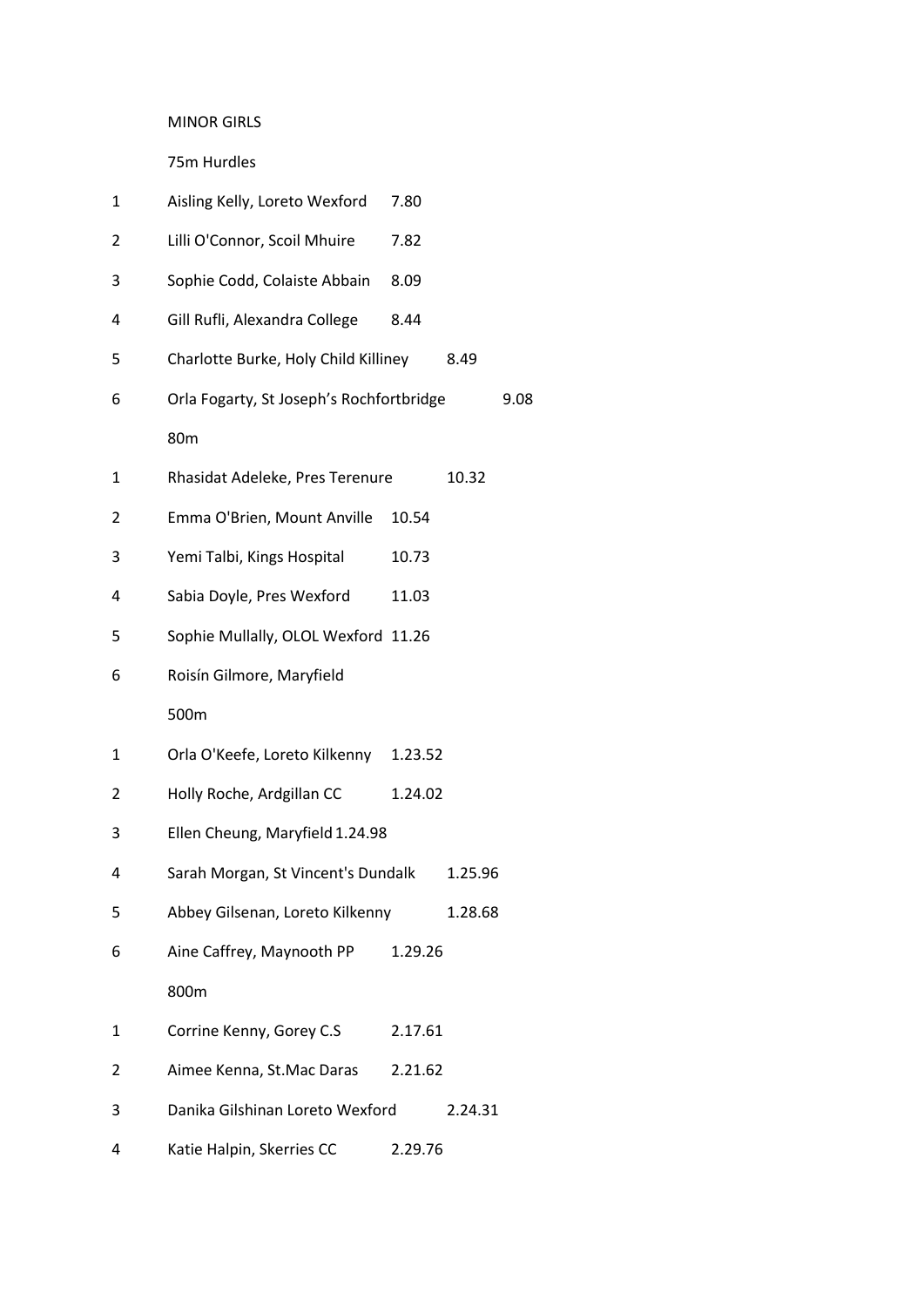- Kristen Monaghan, Maynooth PP 2.30.53 Maud O'Shea, Loreto Stephens Green 2.31.90 1,100m Aine Kirwan, Loreto Kilkenny 3.29.11 Holly Brennan, SH Drogheda 3.33.51 Caoimhe O'Reilly, Loreto Stephens Green 3.33.77 Orla Reidy, Maynooth PP 3.34.63 Alannah Maxwell, Castleknock CC 3.40.66 Emma Goddard, Loreto Stephens Green 3.41.52 Relay Mount Anville 53.66 St Vincent's Dundalk 53.82 Loreto Kilkenny 55.05 St Joseph's Navan 55.95 SHS Tullamore 56.62 Alexandra College 57.04 St Wolstans Kings Hospital High Jump Jennifer Leahy, Loreto Kilkenny 1.48 Jennifer Hanrahan, Our Lady's Terenure 1.46 Rebecca Travers, Newbridge College 1.40 Zoe McEvoy, Scoil Mhuire, Trim 1.40 Kirsten Monaghan, Maynooth PP 1.34 Patricia Jumbogula, St Vincent's Dundalk 1.34 Long Jump
- Gill Rufli, Alexandra College 4.73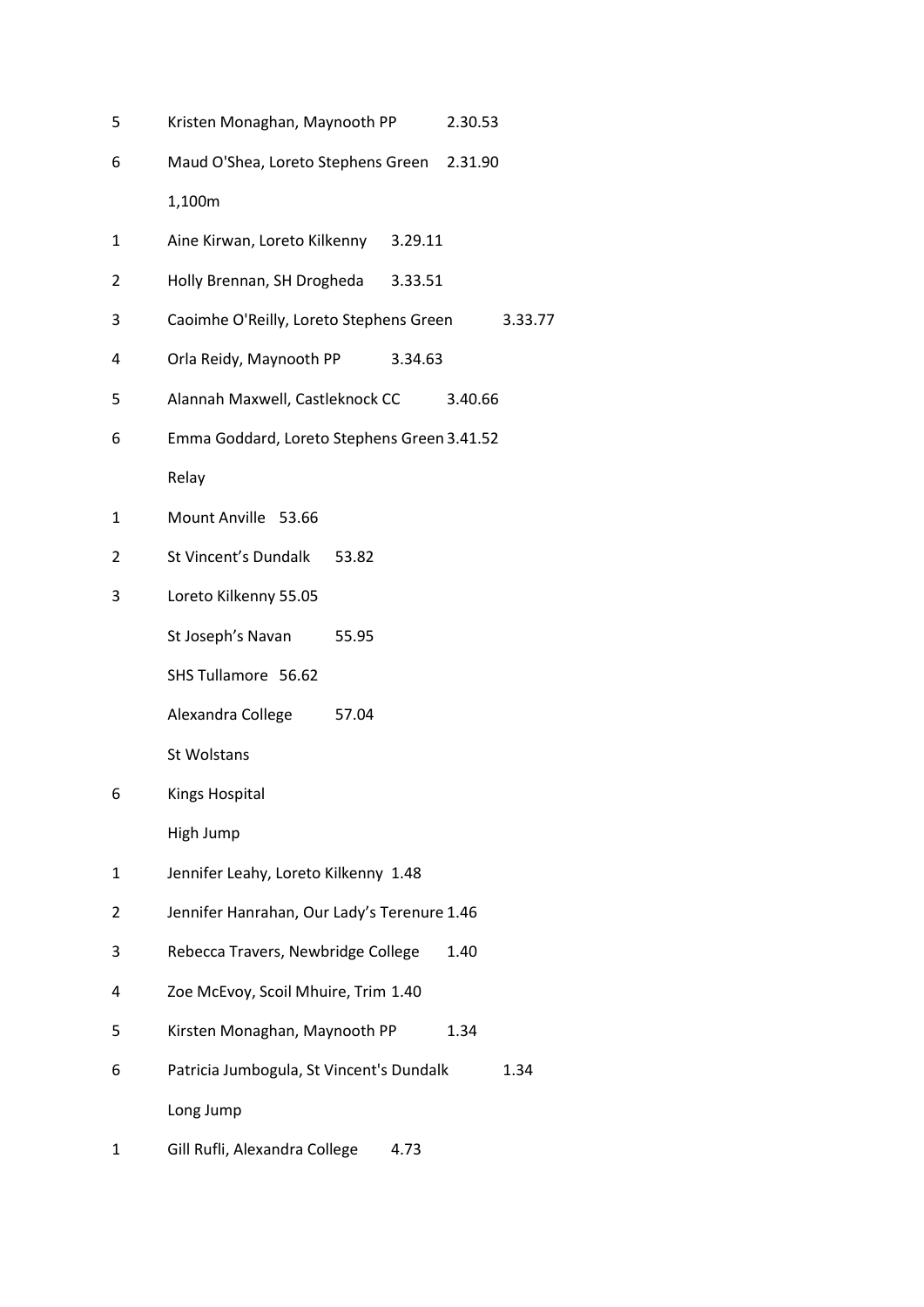| 2 | Rhasidat Adeleke, Pres Terenure                |       | 4.70  |       |            |
|---|------------------------------------------------|-------|-------|-------|------------|
| 3 | Jennifer Hanrahan, OLS 4.70                    |       |       |       |            |
| 4 | Aisling Kelly, Loreto Wexford                  | 4.54  |       |       |            |
| 5 | Esha Hughes, Athboy CS4.40                     |       |       |       |            |
| 6 | Vanessa Kiernan, Athboy CS                     | 4.34  |       |       |            |
|   | Shot                                           |       |       |       |            |
| 1 | Aoibhin McMahon, St Vincent's Dundalk12.78 REC |       |       |       |            |
| 2 | Sarah Brown, Mount Anville                     | 11.08 |       |       |            |
| 3 | Sarah Rose, Maynooth PP                        | 8.90  |       |       |            |
| 4 | Orla Fogarty, St Joseph's Rochfortbridge 8.88  |       |       |       |            |
| 5 | Rachel Power, Loreto Wexford 8.15              |       |       |       |            |
| 6 | Rebecca Nugent, Our Lady's Terenure            |       | 7.87  |       |            |
|   | <b>Discus</b>                                  |       |       |       |            |
| 1 | Rebecca Fahy, St Leo's 22.36                   |       |       |       |            |
| 2 | Kater Burton Stafford, Muckross                |       | 21.70 |       |            |
| 3 | Erin McDonagh, Sacred Heart Drogheda 18.53     |       |       |       |            |
| 4 | Isabel Saeed-Maguire, Alexandra College        |       |       | 18.35 |            |
| 5 | Ellen Tester, Our Lady's Drogheda              |       | 18.02 |       |            |
| 6 | Susan Breen, Loreto Kilkenny                   | 17.41 |       |       |            |
|   | Javelin                                        |       |       |       |            |
| 1 | Aoibhinn McMahon, St Vincent's Dundalk         |       |       | 31.64 | <b>REC</b> |
| 2 | Aoife O'Brien, St Vincent's Dundalk            |       | 26.90 |       |            |
| 3 | Emily Whelan, Ardgillan CC                     | 26.40 |       |       |            |
| 4 | <b>Emily Bratte, Temple Carrig</b>             | 24.26 |       |       |            |
| 5 | Riham Milner, Temple Carrig                    | 21.65 |       |       |            |
| 6 | Rachel Power, Loreto Wexford                   | 17.86 |       |       |            |
|   | <b>JUNIOR GIRLS</b>                            |       |       |       |            |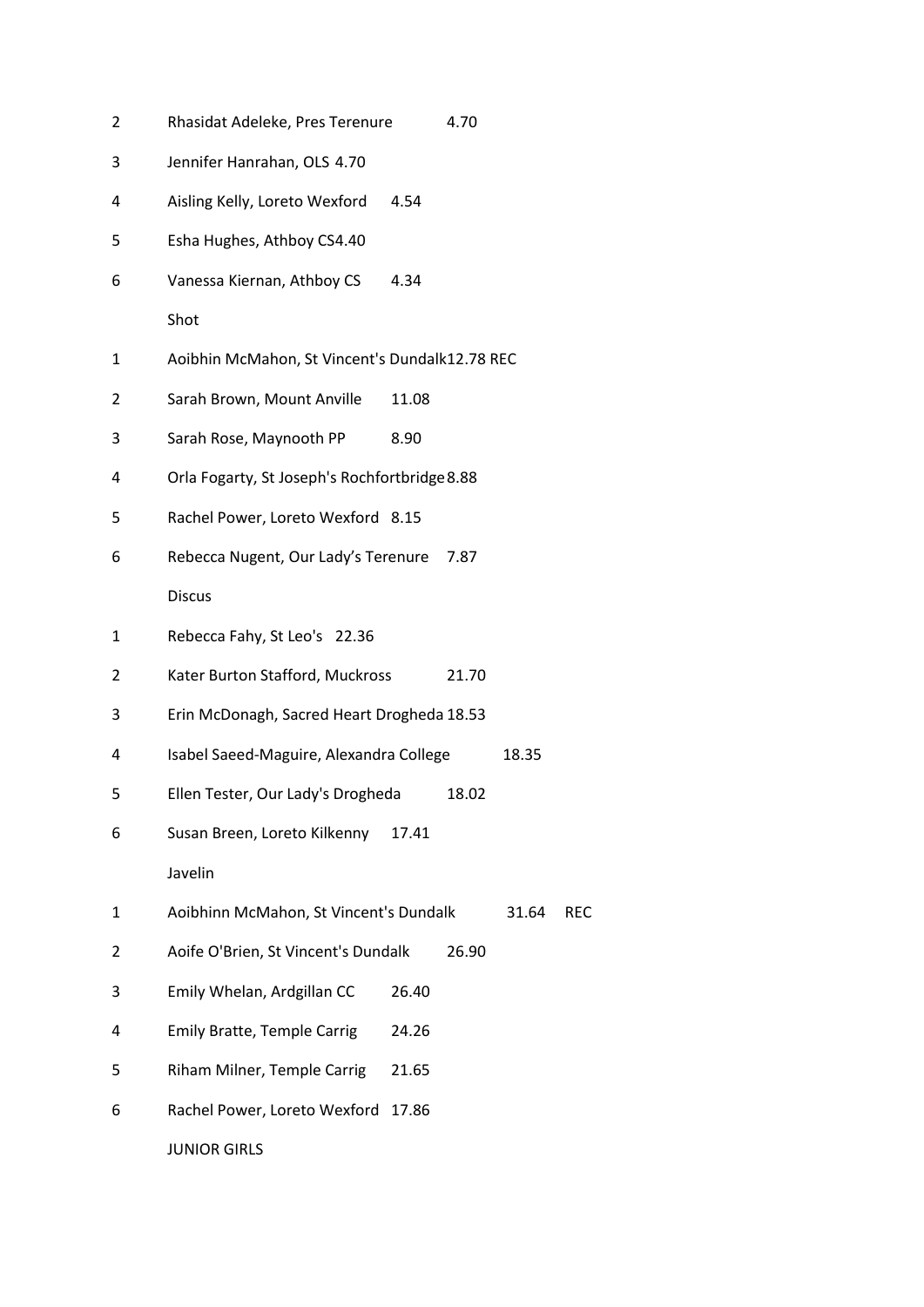## 1,200m Walk

| 1 | Emily McHugh, St Mary's Naas 5.09.76     |         |       |       |
|---|------------------------------------------|---------|-------|-------|
| 2 | Maria Flynn, St Mary's Naas              | 5.18.03 |       |       |
| 3 | Rebecca Carroll, St Wolstan's            | 5.44.31 |       |       |
| 4 | Sinead O'Keefe, Loreto Kilkenny 6.37.98  |         |       |       |
| 5 | Aoibhe Kennedy, St Wolstan's 6.48.07     |         |       |       |
| 6 | Lara McEvoy, Portmarnock CS 6.56.00      |         |       |       |
|   | 75m Hurdles                              |         |       |       |
| 1 | Ella Dunne, Cross & Passion              | 11.70   |       |       |
| 2 | Katie Rose Barry, Loreto Stephens Green  |         |       | 11.71 |
| 3 | Tara Meier, Ballymakenny College         |         | 11.83 |       |
| 4 | Sive Ní Thuathail, GC Cheatharleach,     |         | 12.18 |       |
| 5 | Shauna Leydon, St Finian's CC            | 12.47   |       |       |
| 6 | Hannah Bondzio, Muckross                 | 13.06   |       |       |
|   | 100m                                     |         |       |       |
| 1 | Patience Jumbogula, St Vincent's Dundalk |         |       | 12.45 |
| 2 | Carla Hudson, Wesley College             | 12.75   |       |       |
| 3 | Chloe Corcoran, Mt Sackville             | 12.86   |       |       |
| 4 | Isabel Doyle, Muckross 13.00             |         |       |       |
| 5 | Emma Coroner, Ratoath College            |         | 13.07 |       |
| 6 | Ivie Okome, Mt Sackville                 | 13.15   |       |       |
|   | 200m                                     |         |       |       |
| 1 | Patience Jumbogula, St Vincent's Dundalk |         |       | 25.22 |
| 2 | Inez Duane, Cross & Passion              | 25.66   |       |       |
| 3 | Lauren McDermott, Firhouse CC            |         | 26.03 |       |
| 4 | Rebecca Fitzsimmons, DCGA                | 26.25   |       |       |
|   |                                          |         |       |       |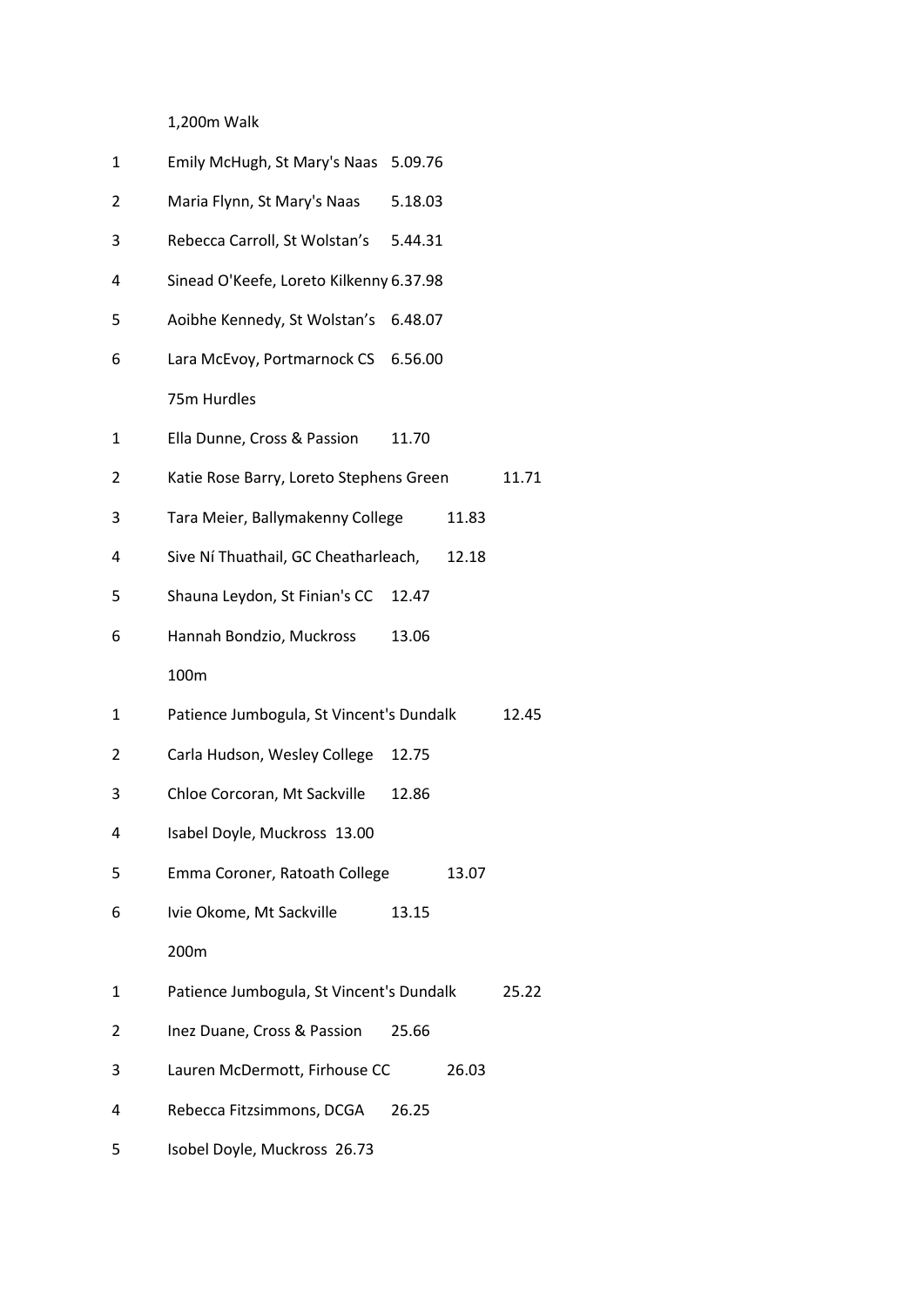| 6 | Christina O'Connor, Loreto Dalkey               |         | 27.16   |         |
|---|-------------------------------------------------|---------|---------|---------|
|   | 800m                                            |         |         |         |
| 1 | Caoimhe O'Brien, Loreto Mullingar               |         | 2.24.38 |         |
| 2 | Caragh Ni Mheachair, Gaelcholaiste Cheatharlach |         |         | 2.24.42 |
| 3 | Sinéad Nic Sheoin, Castleknock CC               |         | 2.24.80 |         |
| 4 | Hazel McLoughlin, St. Mary's Naas               |         | 2.26.62 |         |
| 5 | Ciara O'Keefe, Loreto Kilkenny 2.28.12          |         |         |         |
| 6 | Amy Hodson, DCGA<br>2.28.62                     |         |         |         |
|   | 1,500m                                          |         |         |         |
| 1 | Roisin Tracey, St Gerards                       | 4.45.67 |         |         |
| 2 | Dearbhla Reilly, Mt Sackville                   | 4.58.14 |         |         |
| 3 | Sarah O'Connor, Temple Carrig 4.59.57           |         |         |         |
| 4 | Jennifer McAdams, HFCS Rathcoole                |         | 5.03.98 |         |
| 5 | Dora Medgyesy, St Dominic's Cabra               |         | 5.07.69 |         |
| 6 | Allie Dorman, Alexandra College5.12.23          |         |         |         |
|   | Relay                                           |         |         |         |
| 1 | Mount Sackville                                 |         |         |         |
| 2 | <b>Wesley College</b>                           |         |         |         |
| 3 | Cross & Passion                                 |         |         |         |
| 4 | Sacred Heart Drogheda                           |         |         |         |
| 5 | <b>Muckross</b>                                 |         |         |         |
| 6 | <b>DCGA</b>                                     |         |         |         |
|   | High Jump                                       |         |         |         |
| 1 | Hannah Bondzio, Muckross                        | 1.50    |         |         |
| 2 | Inez Duane, Cross & Passion                     | 1.50    |         |         |
| 3 | Lauren McDermott, Firhouse CC1.48               |         |         |         |
| 4 | Abbie Sheridan, Ardee CS                        | 1.40    |         |         |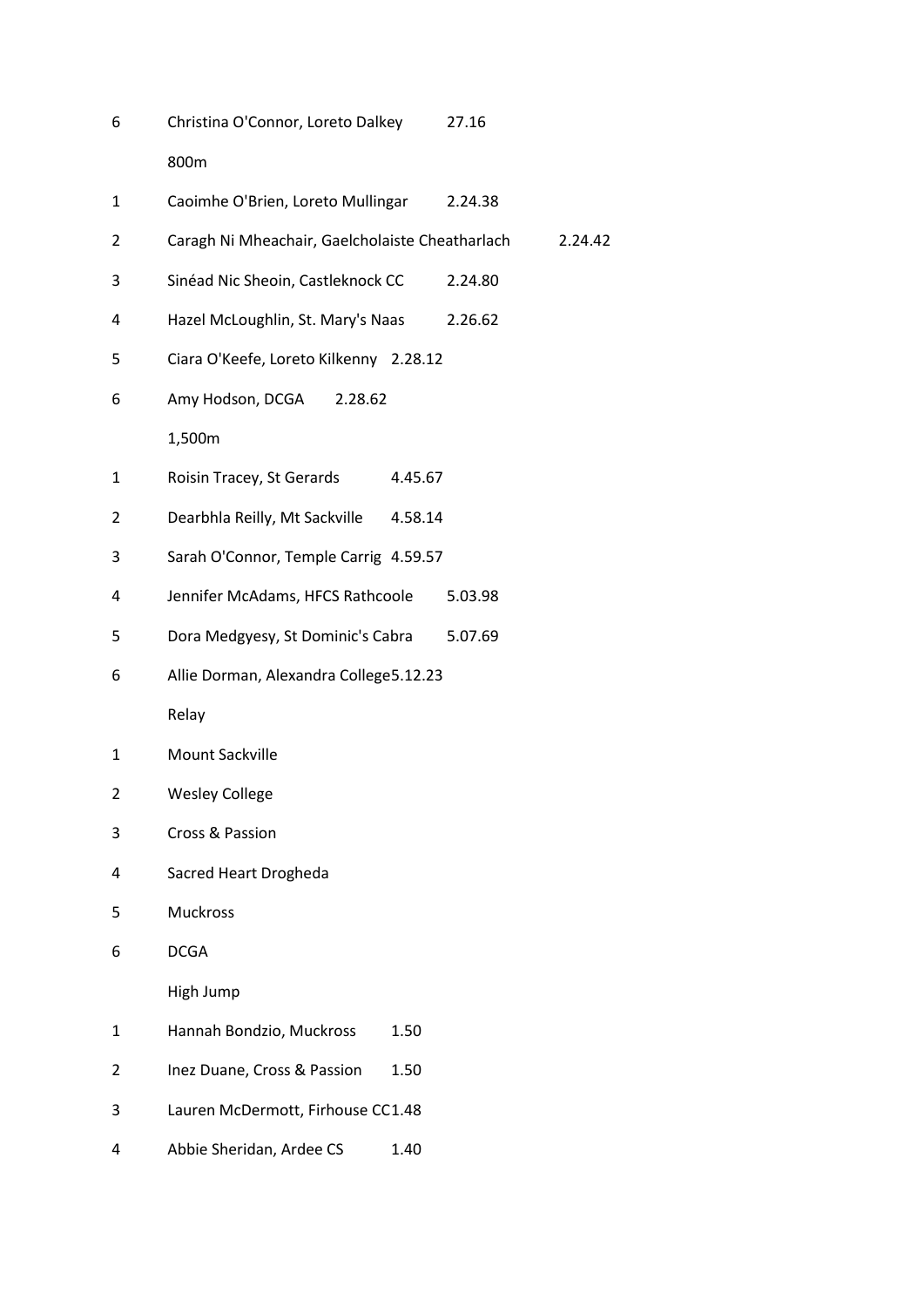| 5 | Rapha Diamond Ebb, Gormanston         |       | 1.40  |
|---|---------------------------------------|-------|-------|
| 6 | Eve Kehoe, Holy Family Newbridge      |       | 1.30  |
|   | Long Jump                             |       |       |
| 1 | Tara Meier, Ballymakenny CC           | 5.01  |       |
| 2 | Rhian Kidd, Pres Carlow 4.84          |       |       |
| 3 | Grace O'Toole, Cross & Passion 4.78   |       |       |
| 4 | Grace Willis, Sacred Heart Drogheda   |       | 4.76  |
| 5 | Beth Sweeney, Sion Hill 4.71          |       |       |
| 6 | Tara Doyle, St.Mary's, New Ross4.57   |       |       |
|   | Triple Jump                           |       |       |
| 1 | Grace Cloney, St.Mary's New Ross      |       | 9.75  |
| 2 | Fari Scaga, HFCS Rathcoole            | 9.22  |       |
| 3 | Amy Daly, Loreto Beaufort             | 8.75  |       |
| 4 | Emma Paul, Wesley College             | 8.75  |       |
| 5 | Aoife Gallagher, St.Leo's             | 8.68  |       |
| 6 | Heather Dolan Loretto Beaufort 8.51   |       |       |
|   | Pole Vault                            |       |       |
| 1 | Ella Duane, Cross & Passion Kilcullen |       | 2.72  |
| 2 | Eabha McNally, Lusk CC 2.10           |       |       |
| 3 | Grace Coll, Lusk CC<br>2.00           |       |       |
|   | Shot                                  |       |       |
| 1 | Katie Murphy, St Louis 11.91          |       |       |
| 2 | Eve Kehoe, Holy Family Newbridge      |       | 10.14 |
| 3 | Theresa Kelly, Castlecomer CS         | 10.12 |       |
| 4 | Eadaoin Stafford, Colaiste Bride 9.82 |       |       |
| 5 | Megan Collis, Rathdown School 9.55    |       |       |
| 6 | Hannah Kearns, Confey College 8.24    |       |       |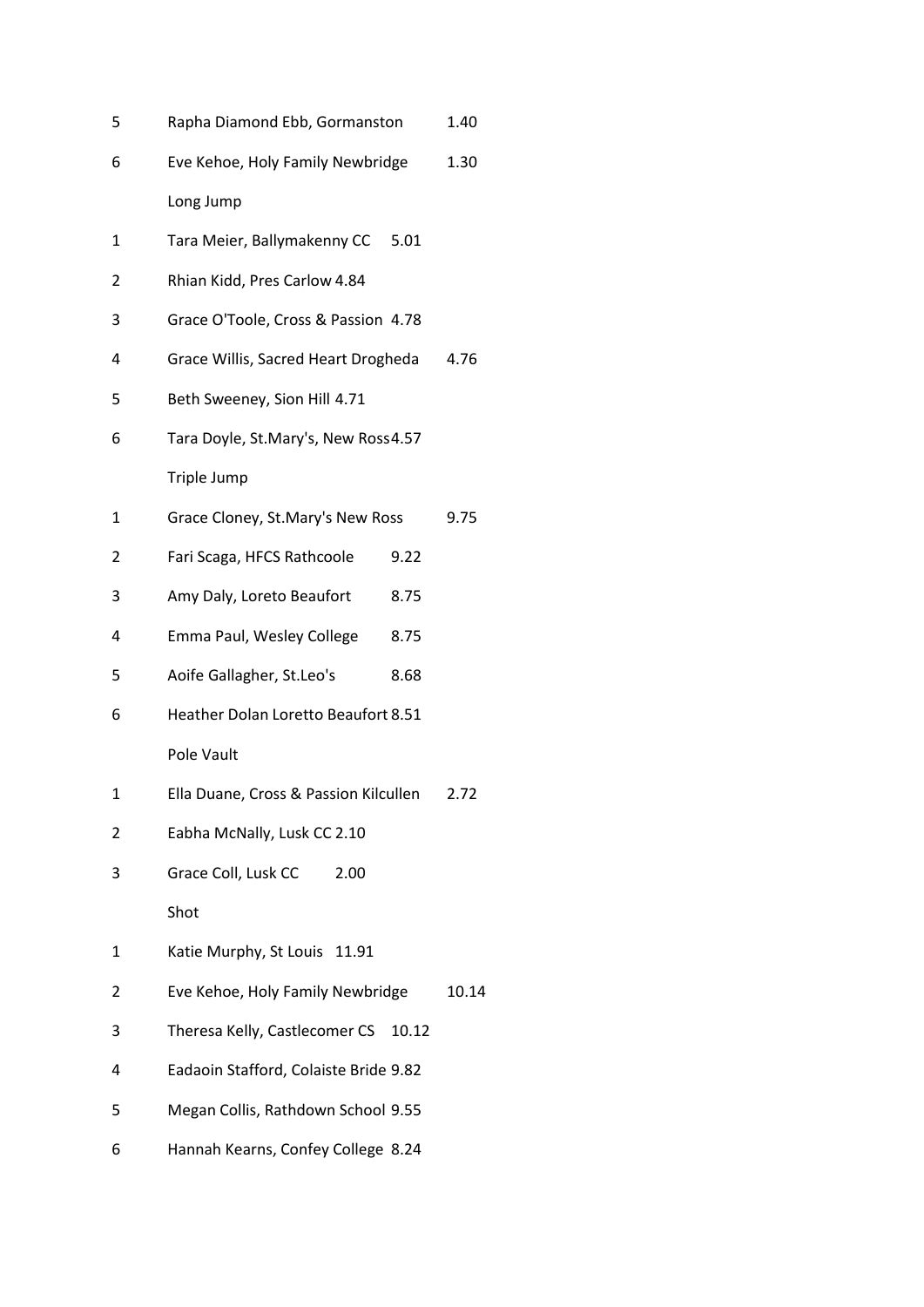# Discus

| 1 | Shauna Leydon, St Finian's Mullingar  |       | 27.98 |
|---|---------------------------------------|-------|-------|
| 2 | Charlotte Healy, Gallen CS            | 25.10 |       |
| 3 | Ciara Harrington, Pres Carlow 21.55   |       |       |
| 4 | Abby McCarthy, St Gerards             | 22.27 |       |
| 5 | Kate Jackman, St. Mary's New Ross     |       | 20.95 |
| 6 | Kate Cullen, Castlecomer CS           | 18.92 |       |
|   | Javelin                               |       |       |
| 1 | Nikki O'Neill, Holy Family S.S        | 36.52 |       |
| 2 | Kate Jackman, St. Mary's New Ross     |       | 25.01 |
| 3 | Sarah Graham, St.Leo's 21.81          |       |       |
| 4 | Sarah McCauley, Muckross              | 20.45 |       |
| 5 | Eva O'Donoghue, Loreto Beaufort       |       | 18.12 |
| 6 | Nicola Torrans, Loreto Stephens Green |       | 17.67 |
|   |                                       |       |       |
|   | Hammer                                |       |       |
| 1 | Theresa Kelly, Castlecomer CS 39.67   |       |       |
| 2 | Laura Cunningham, Eureka Kells 28.83  |       |       |
| 3 | Kate Cullen, Castlecomer CS           | 28.36 |       |
| 4 | Flo Bako, HFCS Rathcoole              | 27.19 |       |
| 5 | Aisling Reed, Donabate CC             | 25.87 |       |
| 6 | Ciara Simm, Castleknock CC            | 23.20 |       |
|   | U16 GIRLS                             |       |       |
|   | 200m                                  |       |       |
| 1 | Awe Fane, Loreto Mullingar            | 26.58 |       |
| 2 | Saoirse O'Reilly, Dominican College   |       | 27.04 |
| 3 | Kiahora Dempsey, Scoil Chriosr Rí     |       | 27.46 |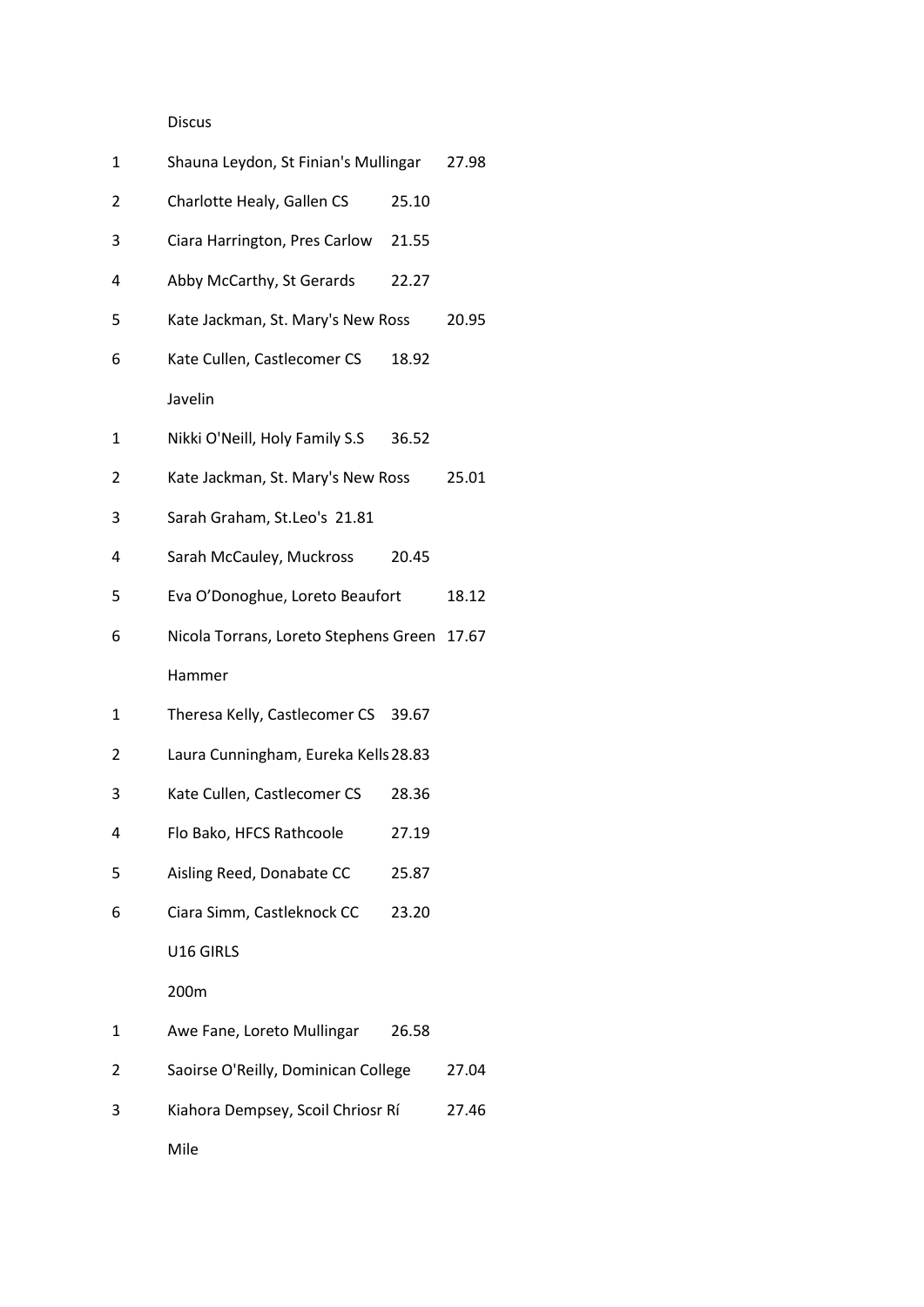| 1 | Sarah Healy, Holy Child Killiney 5.18.17 |         |         |
|---|------------------------------------------|---------|---------|
| 2 | Ella Richardson, Loreto Kilkenny 5.30.67 |         |         |
| 3 | Annie McEvoy, Loreto Kilkenny 5.31.49    |         |         |
| 4 | Aoife Darley, St Joseph's                | 5.33.83 |         |
| 5 | Siadbh Byrne, Our Lady's Terenure        |         | 5.37.36 |
| 6 | Susan Glennon, St Finians                | 5.40.17 |         |
|   | 4 x 300m Relay                           |         |         |
| 1 | Loreto Kilkenny                          |         |         |
| 2 | Castleknock CC                           |         |         |
| 3 | <b>Mount Anville</b>                     |         |         |
| 4 | Holy Child Killiney                      |         |         |
| 5 | <b>Kings Hospital</b>                    |         |         |
| 6 | St Leo's Carlow                          |         |         |
|   | Long Jump                                |         |         |
| 1 | Grace McKeever, Portmarnock CS           |         | 4.63    |
| 2 | Laura Stapleton, Heywood                 | 4.57    |         |
| 3 | Jeewon Kim, Wesley College               | 4.4     |         |
| 4 | Katelyn Quinn, Bush PP 4.37              |         |         |
| 5 | Kiahora Dempsey, Scoil Chriost R i       |         | 4.36    |
| 6 | Abby O'Brien, St Columba's               | 4.35    |         |
|   |                                          |         |         |
|   | Shot                                     |         |         |
| 1 | Aoife Linehan, Sacred Heart Drogheda     |         | 10.23   |
| 2 | Katelyn Quinn, Bush PP 8.87              |         |         |

- Chloe O'Sullivan, DCW 8.13
- Holly Leach, St Wolstans 8.11
- Connie Whelan, Wesley College 7.91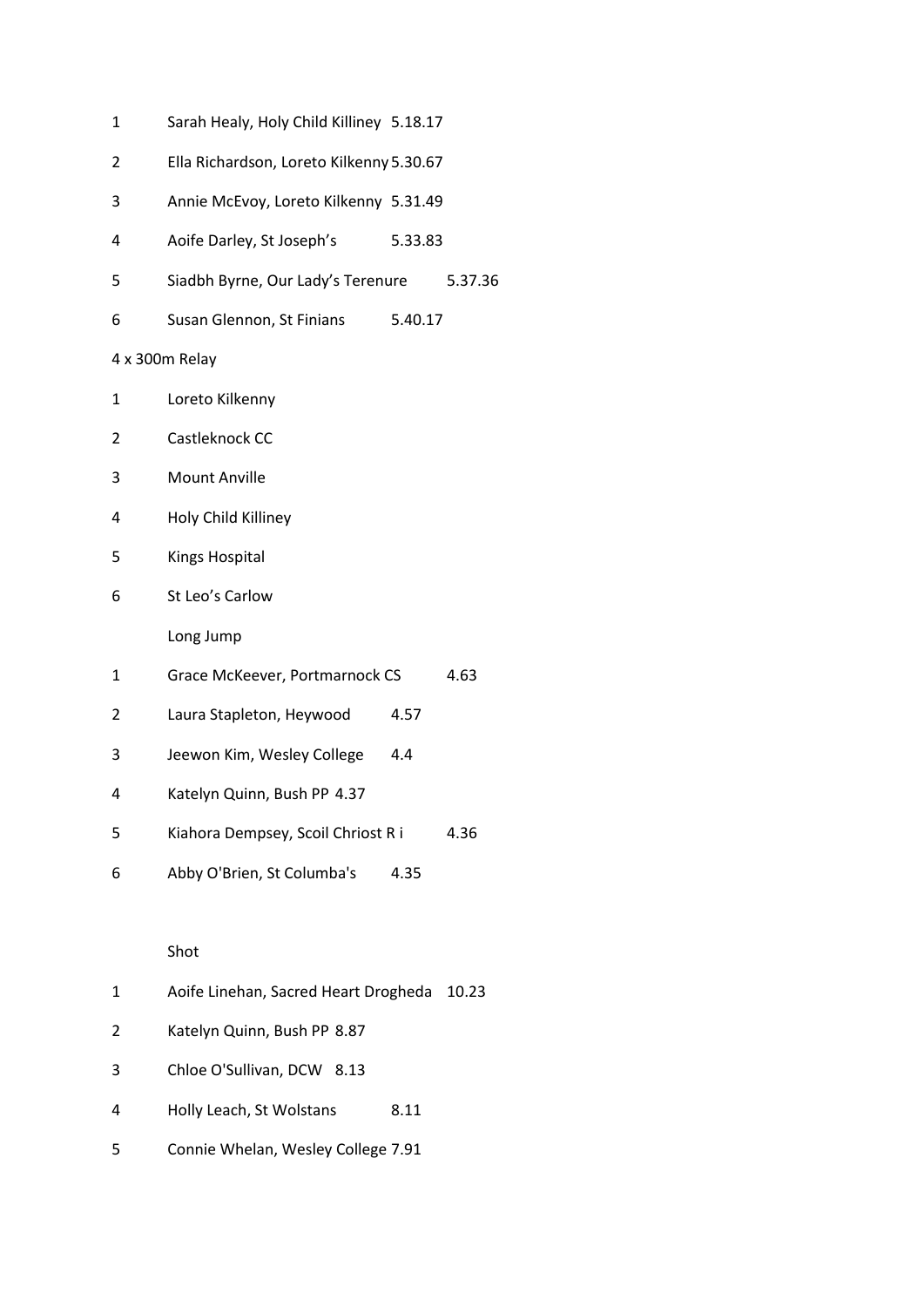Rebecca Mukoko, Sancta Maria 7.87

INTER GIRLS

80m Hurdles

- Ciara Deeley, Loreto Kilkenny 11.79
- Niamh Gowing, Mount Anville 12.08
- Lara O' Byrne, St Joseph's Lucan 12.29
- Lauren Gleeson, Pres Kilkenny 12.32
- Alison Burke, St Dominic's Cabra 12.55
- Ruth Anne Shannon, Mount Anville 13.01
	- 1,500m S/chase
- Amy O'Brien, Dominican College Wicklow 5.22.82
- Grace Dervan, Our Lady's Terenure 5.30.39
- Morgane Dusaux, Domincan College 5.36.05
- 11 Nicole Devitt, Domincan College 5.32.52
- Eva Cummins, Our Lady's Greenhills 6.18.80
- Amy Walsh Scoil Chroist Ri 7.04.44

SENIOR GIRLS

100m Hurdles

- Elizabeth Morland, Dunshauglin CC 15.67 2 Rachel Dunne, St Colmcilles 15.85
- 3 Sarah Derham, Dominican Griffith Ave 19.21

1,500m S/chase

Eimear Fitzpatrick Our Lady's Terenure 5.05.84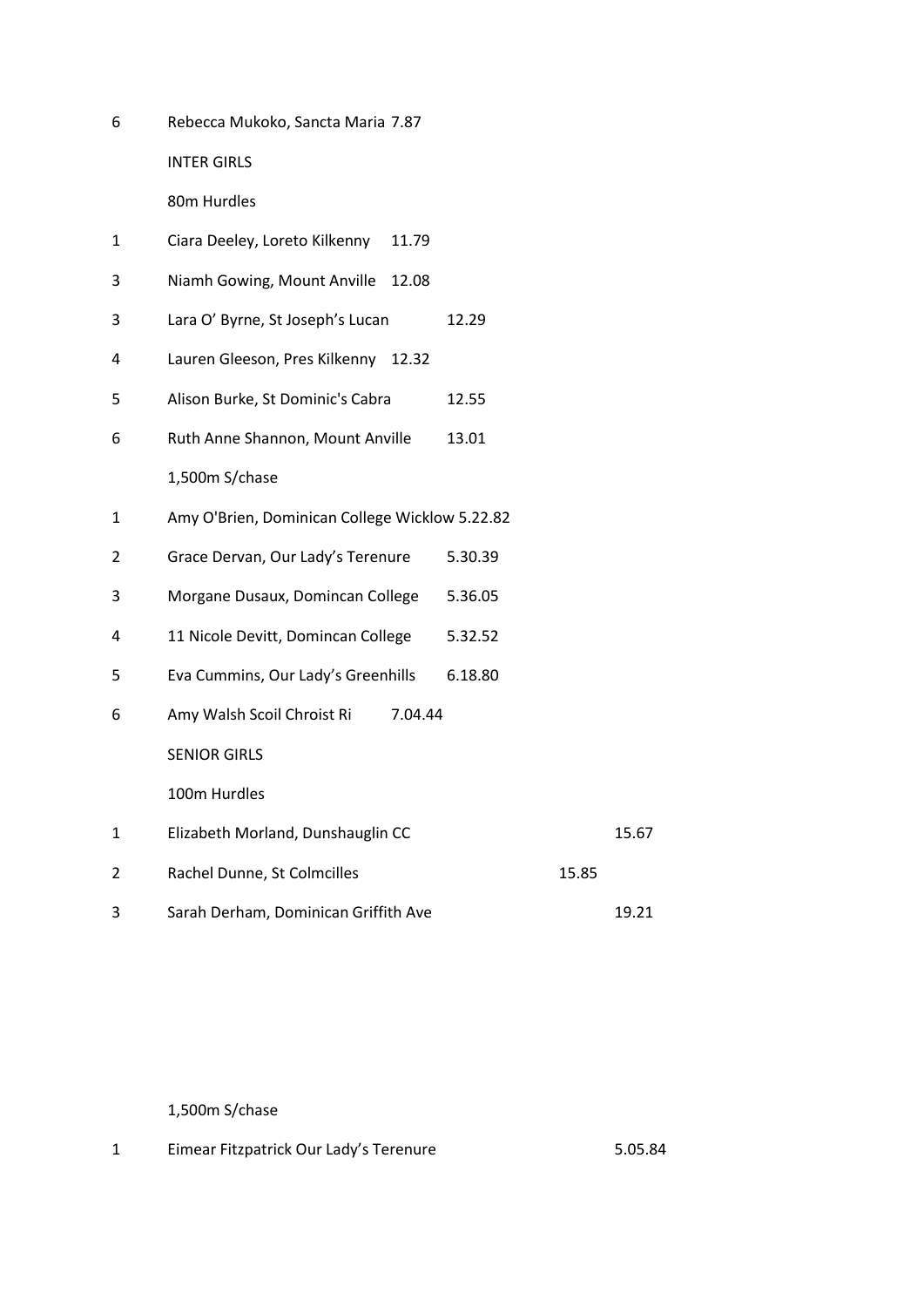| 2            | Alison Armstrong, Institute of Ed        | 5.15.74 |
|--------------|------------------------------------------|---------|
| 3            | Lauren Dermody, Loreto Kilkenny          | 5.17.66 |
| 4            | Ailbhe Flynn, Dominican College          | 5.21.67 |
| 5            | Emily Grennan, Killina S.S               | 5.36.07 |
| 6            | Susanne Masterson, Loreto Stephens Green | 5.51.78 |
|              | Time/Dist/HT<br><b>MINOR BOYS</b>        |         |
|              | 75m Hurdles                              |         |
| $\mathbf{1}$ | Pauric Whyte, Scoil Conglais<br>12.21    |         |
| 2            | Darragh Casey, CBS Enniscorthy 12.31     |         |
| 3            | Jordan Knight, Grennan College 12.44     |         |
| 4            | Ronan Dempsey, Pres Bray<br>12.68        |         |
| 5            | Tomas Kacenausks, Celbridge CS<br>13.57  |         |
| 6            | Gavin O'Brien, St Aidan's<br>13.59       |         |

## 80m

| 1  | Michael Farrelly, St Fintans    | 9.45  |       |
|----|---------------------------------|-------|-------|
| 2  | Chiderah Idmili, Col na Mhí     | 9.90  |       |
| 3  | Gavin Doran, CBC Monsktown      | 10.03 |       |
| 4  | Aodhan Daly, Temple Carrig      | 10.16 |       |
| .5 | Osasere Ogiehor, Kings Hospital |       | 10.51 |
| 6  | Jason Udeagha, Piper's Hill     | 10.52 |       |

## 500m

| $\mathbf{1}$ | Conor Gibney, Col Mhuire Mullingar |         | 1.14.08 |
|--------------|------------------------------------|---------|---------|
| 2            | Nurlan Kennedy, Pres Carlow        | 1.14.60 |         |
| 4            | Eanna O'Bradaigh, Col Eoin         | 1.15.21 |         |
| 6            | Korey Sweeney, Clonkeen            | 1.15.58 |         |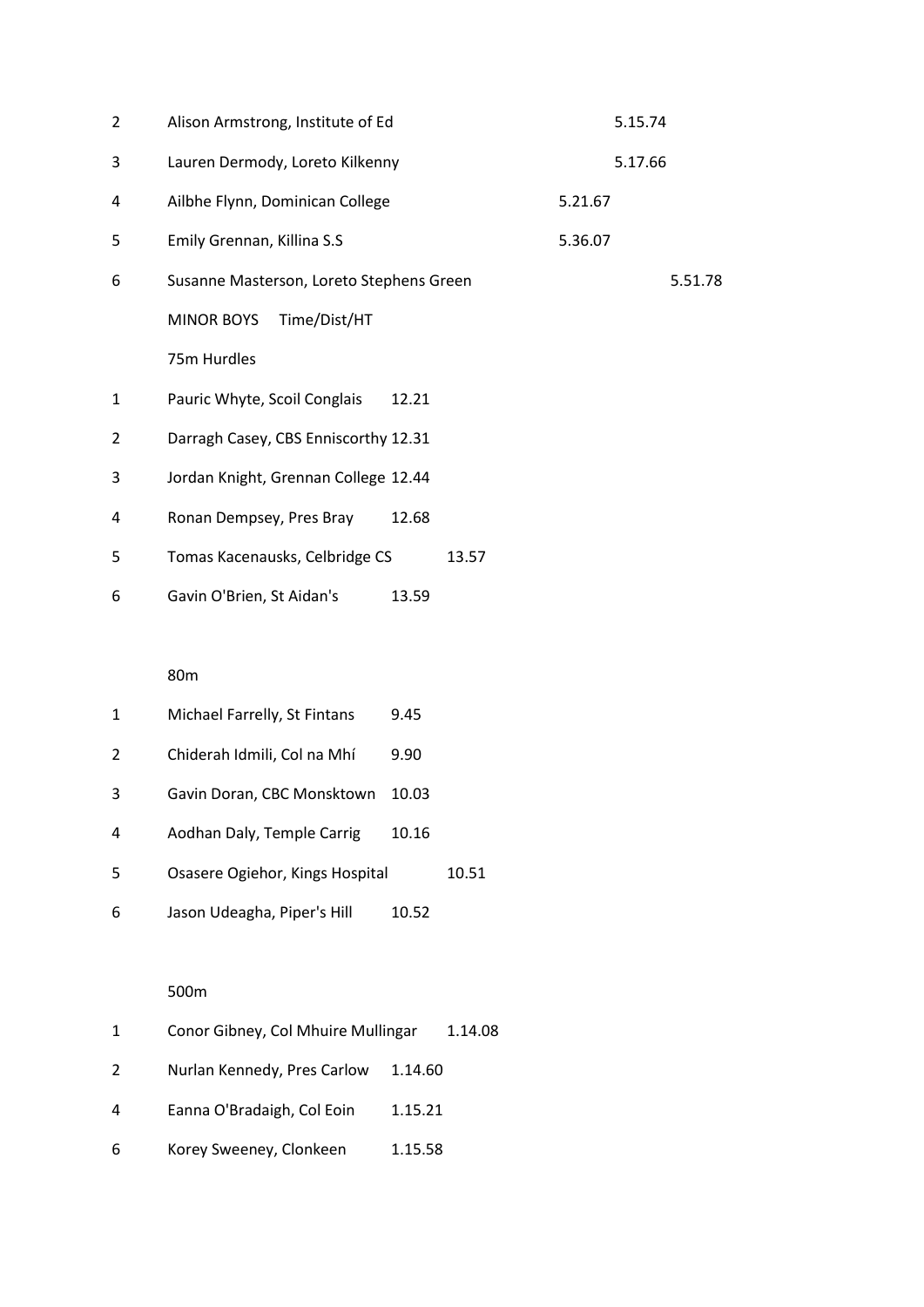- Victor Ogbomo, CCC 1.16.39
- Robert Byrne, Terenure 1.16.73

## 800m

| 1  | Michael Spillane, Clongowes         | 2.14.06 |
|----|-------------------------------------|---------|
| 2  | Eseosa Omoregbe, St Joseph's CBS    | 2.19.07 |
| 3  | Matthew Whelan, Naas CBS            | 2.19.97 |
| 4  | Peter Duffy, CBC Monsktown          | 2.20.49 |
| .5 | Adam O'Connor, CBS New Ross 2.21.10 |         |
| 6  | Antonio Neto, LCC<br>2.23.36        |         |

#### 1,100m

| 1 | Sean Donoghue, St Declans              | 3.12.97 |
|---|----------------------------------------|---------|
| 2 | Colin Sweeney, Ard Scoil Rís           | 3.15.85 |
| 3 | Morgan Clarkson, Colaiste Eoin 3.22.12 |         |
| 4 | Seanie Dalton, Malahide CS             | 3.25.45 |
| 5 | Darragh Carton, Mount Temple 3.28.77   |         |
| 6 | James Smith, Col na hInse              | 3.29.81 |

Relay

- Kings Hospital 51.10
- St Aidan's CBS 51.45
- St Finian's Mullingar 52.02
- Presentation Carlow 52.19
- CBC Monsktown 52.97
- Pres Bray 53.27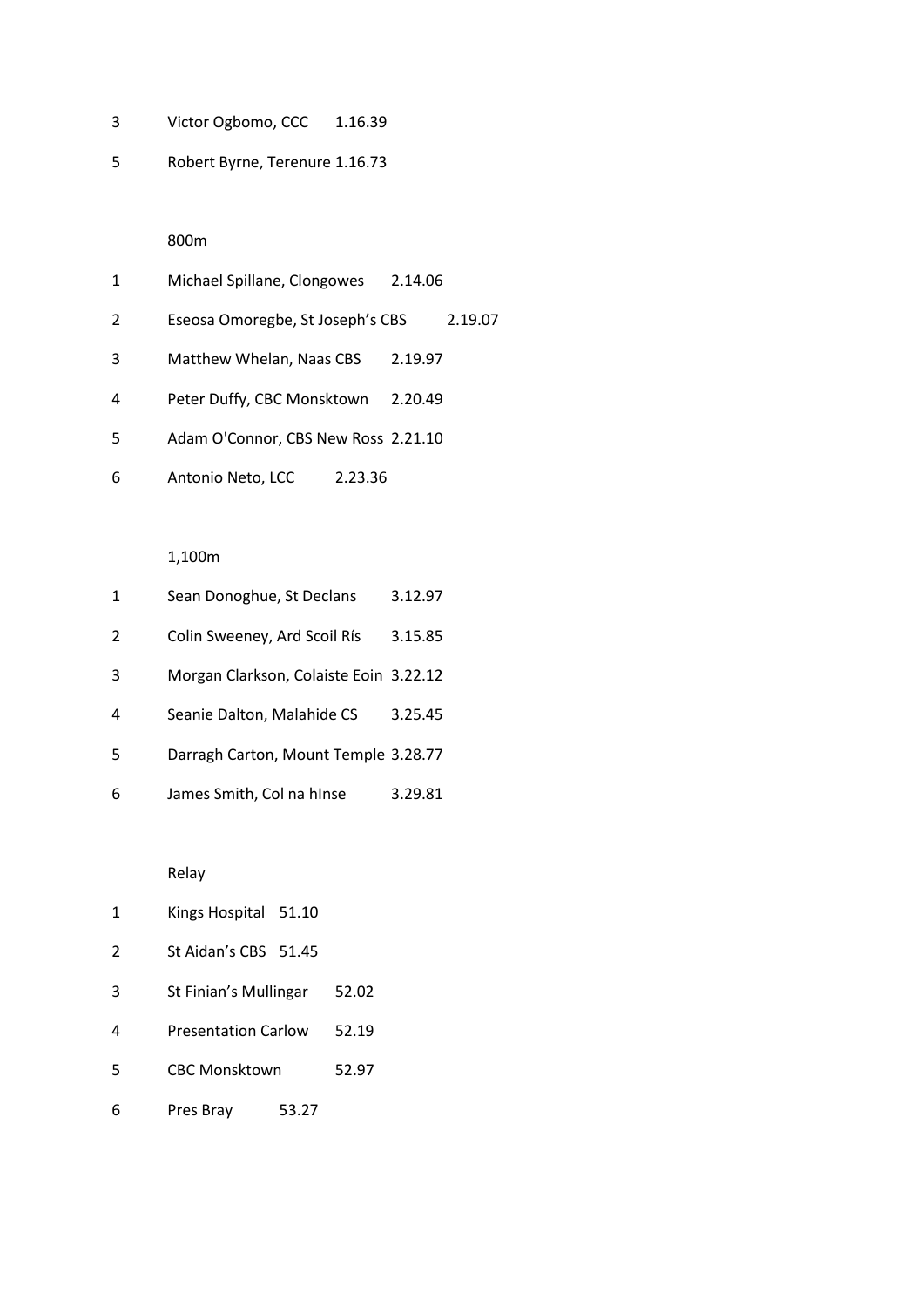# High Jump

| 1 | Peter Dunne, CBS Kilkenny       | 1.69 |      |
|---|---------------------------------|------|------|
| 2 | Chiderah Idemuli, Col na Mhi    | 1.67 |      |
| 3 | Olumese Roberts, Adamstown CS   |      | 1.58 |
| 4 | Tomas Zacenanskas, Celbridge CS |      | 1.55 |
| 5 | Noah Pim, Kilkenny College      | 1.55 |      |
| 6 | Leo Anderson, Athboy CC         | 1.50 |      |

# Long Jump

| 1 | Michael Farrelly, St Fintans         | 5.70 |
|---|--------------------------------------|------|
| 2 | Aodhán Daly, Temple Carrig           | 5.15 |
| 3 | Osasere Ogiehor, Kings Hospital 4.95 |      |
| 4 | Calum Cloak, Boyne CS 4.80           |      |
| 5 | Jordan Knight, Grennan College 4.77  |      |
| 6 | Adam Whitten, St Gerards             | 4.75 |

# Boys Shot

| 1 | Gergely Pap, CBS Wexford | 13.18 |
|---|--------------------------|-------|
|---|--------------------------|-------|

- Judah Olufenu, HFCS Rathcoole 11.41
- 3 Sean Frawley, Cistercian 11.26
- Eliel O' Shiolecumeh, Castleknock CC 10.10
- Cian Sullivan, Terenure 9.64
- Jack Reynolds, CBC Monsktown 9.64

## Boys Discus

- Gergely Pap, CBS Wexford 33.78
- Oran Farrell, Castleknock College 32.23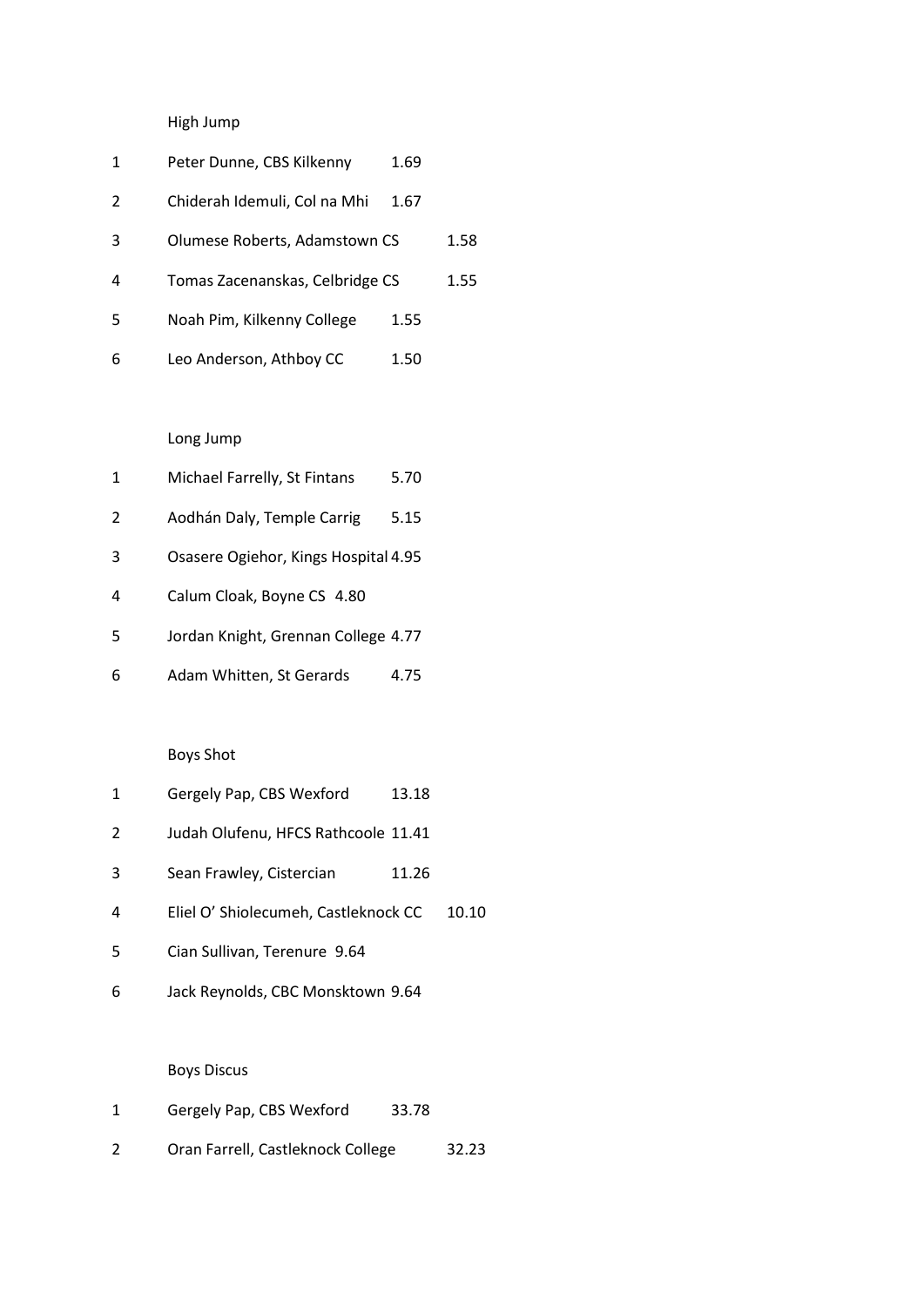- Cian Crowe, Gonzaga 28.60
- Sean Frawley, Cistercian College28.59
- Jack Carroll, Castleknock College 25.50
- Misan Fayne, Beneavin 24.93

Boys Javelin

- Con Kehoe, Patrician 33.60
- Maxwell Shoyeju, CBS Enniscorthy 30.22
- Marc O Murnain, Colaiste Eoin 29.93
- Theo Dempsey, Belvedere 28.11
- James Duffy, Castleknock 24.73
- D J Reilly, Lusk CC 23.75

JUNIOR BOYS Time/Dist/HT

1,200m Walk

- James Hanlon, Ramsgrange CS 6.21.22
- Conor Deane 6.42.38
- Cian Mc Eochaidh, Col Cois Life 6.44.33
- Eoin MacKeon 6.44.50
- Oscar O'Neill, Belvedere6.59.62

#### 80m Hurdles

- Lucas Moylan, Patrician Newbridge 8.24.
- Jonathan Cummins, Ardee CS 8.33
- Ciaran Carthy, St Michaels 8.80
- H. McKeogh, Portmarnock CS 8.91
- Canice Wheatley, Knockbeg College 9.36
- Rory Tobin, St Michaels 9.81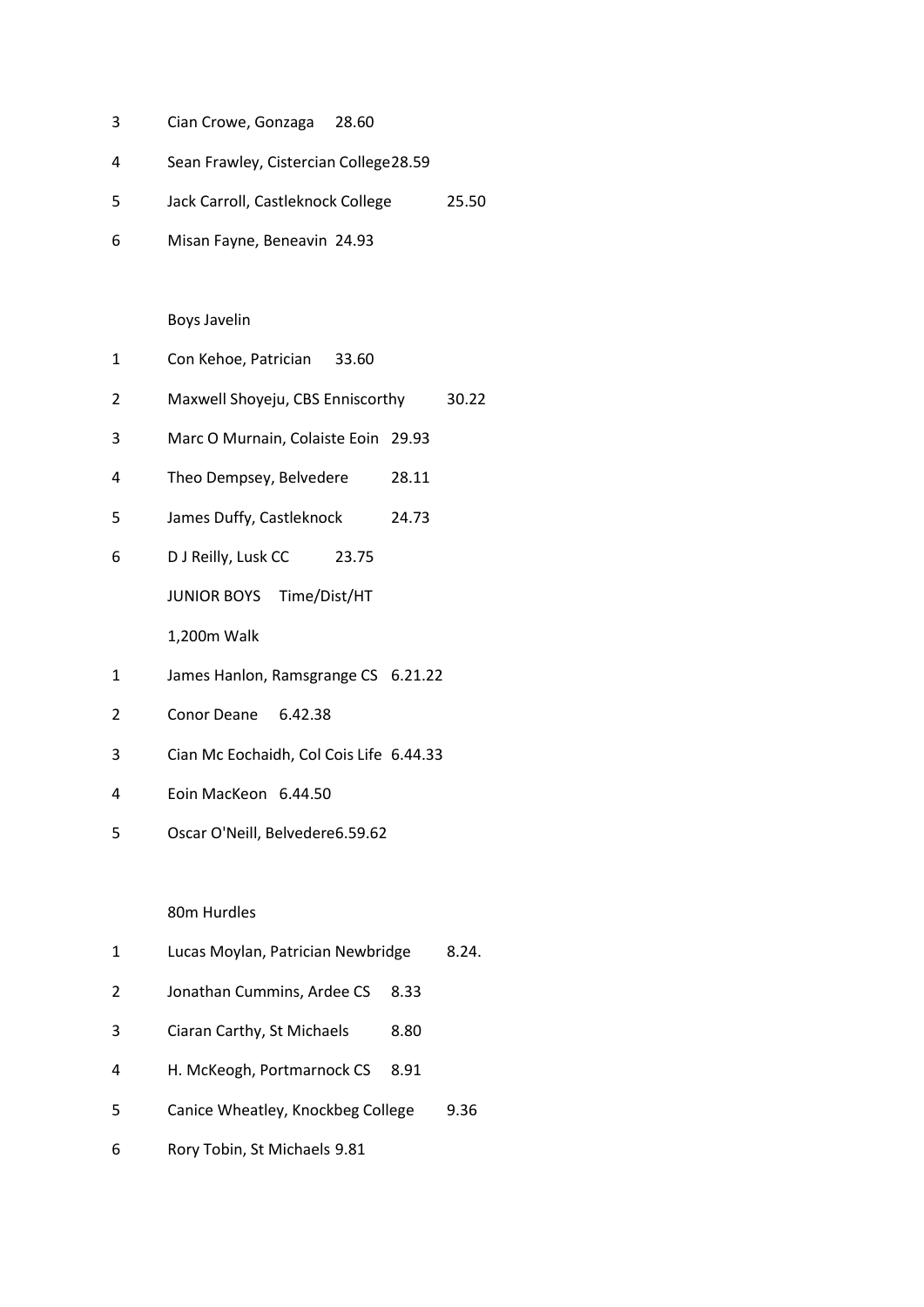100m

| 1 | Matthew Buckley, Ratoath College |       |       | 11.62 |
|---|----------------------------------|-------|-------|-------|
| 2 | John Pyper, Pres Bray            | 11.72 |       |       |
| 3 | John Grant, Salesian             | 11.90 |       |       |
| 4 | Ben Mooney, Pres Bray 12.19      |       |       |       |
| 5 | Charlie O'Neill, Clongowes       |       | 12.34 |       |
| 6 | Emanual Icori, Col Iosagain      |       | 12.57 |       |
|   |                                  |       |       |       |

## 200m

| 1 | John Grant, Salesians       | 23.78 |       |
|---|-----------------------------|-------|-------|
| 2 | Chris Cosgrave, St Michaels |       | 23.81 |
| 3 | Ciaran Carthy, St Michaels  |       | 24.27 |
| 4 | Ciaran Matthews, St Aidans  |       | 26.50 |

## 800m

| 1 | Louis O Loughlin, Moyle Park    | 2.05.24 |         |
|---|---------------------------------|---------|---------|
| 2 | Ciaran McManus, St Aidans       | 2.06.94 |         |
| 3 | George Lowen, Newbridge College |         | 2.10.29 |
| 4 | Yan Geraghty, Colaiste Eanna    | 2.13.24 |         |
| 5 | Aaron Browne, Good Counsel      | 2.14.02 |         |
| 6 | Sam Nolan, St Pat's Navan       | 2.16.47 |         |

# 1,500m

|   | Ben Jones, Pres Bray                       | 4.25.29 |  |
|---|--------------------------------------------|---------|--|
| 2 | Cormac Canning, St Mary's Drogheda 4.27.74 |         |  |
| 3 | Shane Fleming, St Joseph's                 | 4.30.14 |  |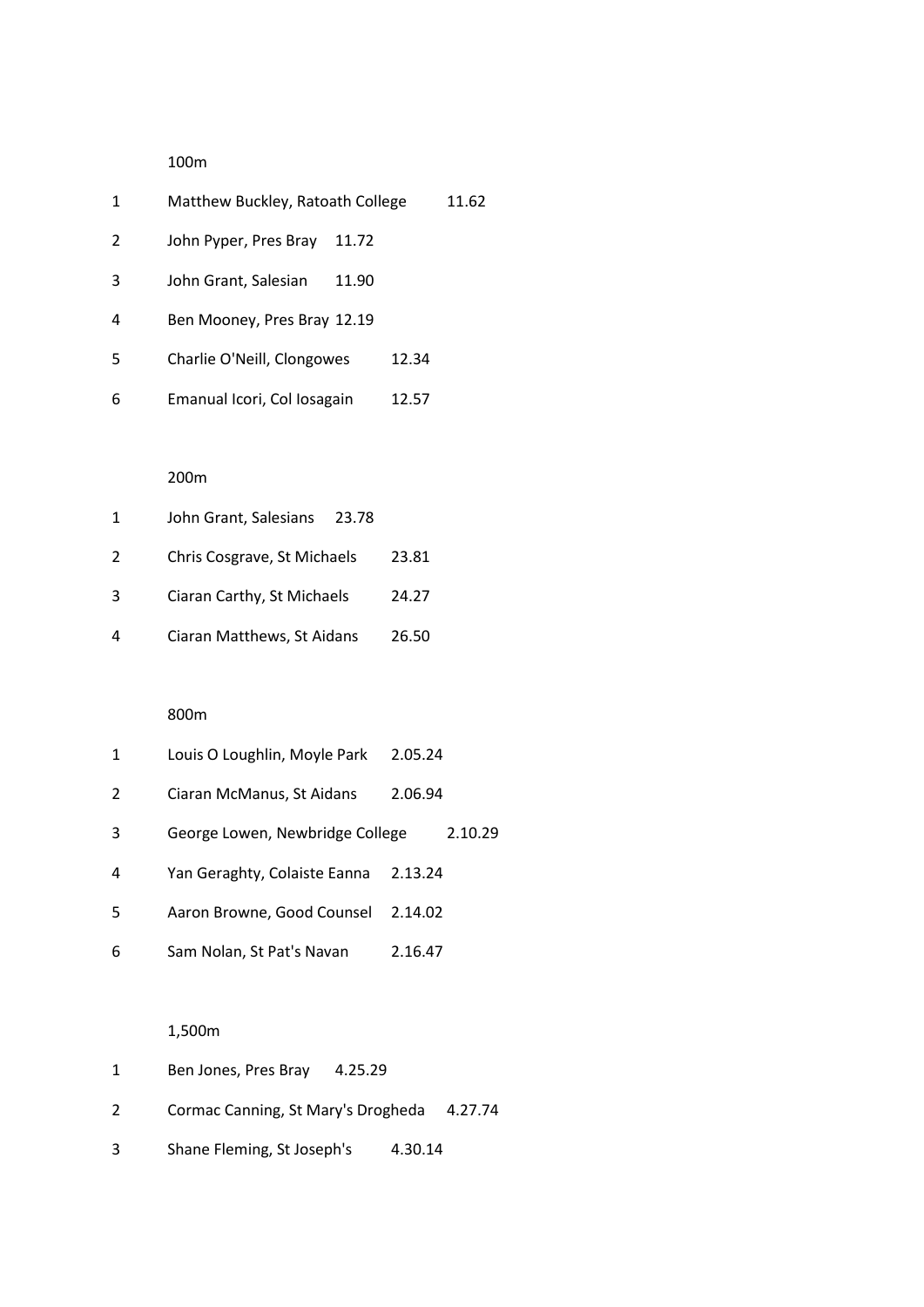| 4  | Adam Harvey, Blackrock                   | 4.33.96 |
|----|------------------------------------------|---------|
| .5 | Kevin Burns, St Kieran's College 4.34.46 |         |
| 6  | Michael Lawlor, Naas CBS                 | 4.37.42 |

# Relay

| 1 | Pres Bray              | 47.88 |
|---|------------------------|-------|
| 2 | Salesian College 47.91 |       |
| 3 | St. Michaels           | 47.97 |
| 4 | 48.99                  |       |
| 5 | 49.07                  |       |
| 6 | 49.35                  |       |

# High Jump

| 1 | Lucas Moylan, Patrician Newbridge   |      | 1.86 Rec |
|---|-------------------------------------|------|----------|
| 2 | Ben O Brien, Belvedere 1.66         |      |          |
| 3 | Enda Minogue, St. Colmcilles        | 1.60 |          |
| 4 | Aaron Tolan, O'Carolan College 1.60 |      |          |
| 5 | Jack Guinane, St Michaels           | 1.55 |          |
| 6 | Conor Brennan, CBS Wexford          | 1.50 |          |
|   |                                     |      |          |
|   | Long Jump                           |      |          |
| 1 | Adam Bagnell, Kings Hospital        | 5.91 |          |
| 2 | Rafael McCaffrey, Ratoath College   |      | 5.58     |
|   |                                     |      |          |

- Darragh Casey, Ratoath College 5.32
- Eukash Matthew, Salesians 5.27
- Jack Boyle, St Michaels 4.93
- Canice Wheatley, Knockbeg College 4.71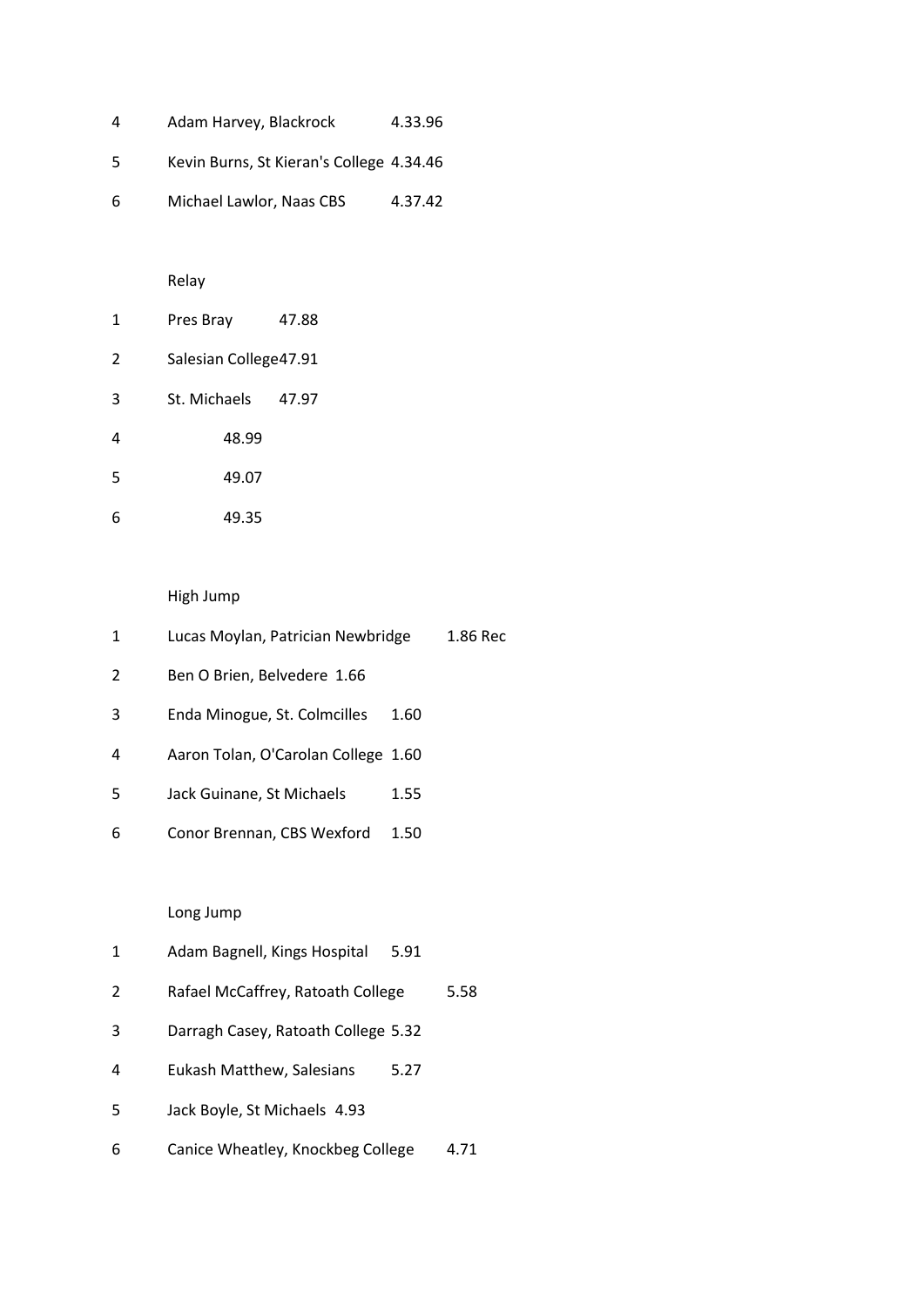Triple Jump

| 1              | Sean O'Connor, Naas CBS             | 10.95 |       |
|----------------|-------------------------------------|-------|-------|
| $\overline{2}$ | Fionn McGrane, Belvedere            | 10.82 |       |
| 3              | Eoghan Conway, Belvedere            | 10.55 |       |
| 4              | James Mc Ateer, Salesian College    |       | 10.50 |
| 5              | Hugo Stapleton, St Michaels         | 10.08 |       |
| 6              | Jack Cleary, Naas CBS<br>9.89       |       |       |
|                |                                     |       |       |
|                | Polevault                           |       |       |
| 1              | David Rossiter, Castlecomer CS 2.30 |       |       |
| 2              | Nathan Gallagher, St Michaels       | 2.30  |       |
| 6              | Stephen Jordan, Belvedere           | 2.20  |       |
| 5              | Conor Booth, St Michaels            | 2.20  |       |

- Art Murray, Gaelcholaiste Cill Dara 2.00
- Scott Meaney, Belvedere 2.00

#### Shot

|  | Coady Tunstead, Carlow VS | 11.84 |
|--|---------------------------|-------|
|--|---------------------------|-------|

- 2 Jonathan Cummins, Ardee CS 11.83
- Harry Cullen, Blackrock 11.11
- Cameron Baird, St Michaels 11.07
- Kosi Anyim, St Columbas 10.96
- Keanu Van Beek, Gormanston College 10.52

#### Discus

Chris Cosgrave, St Michaels 37.96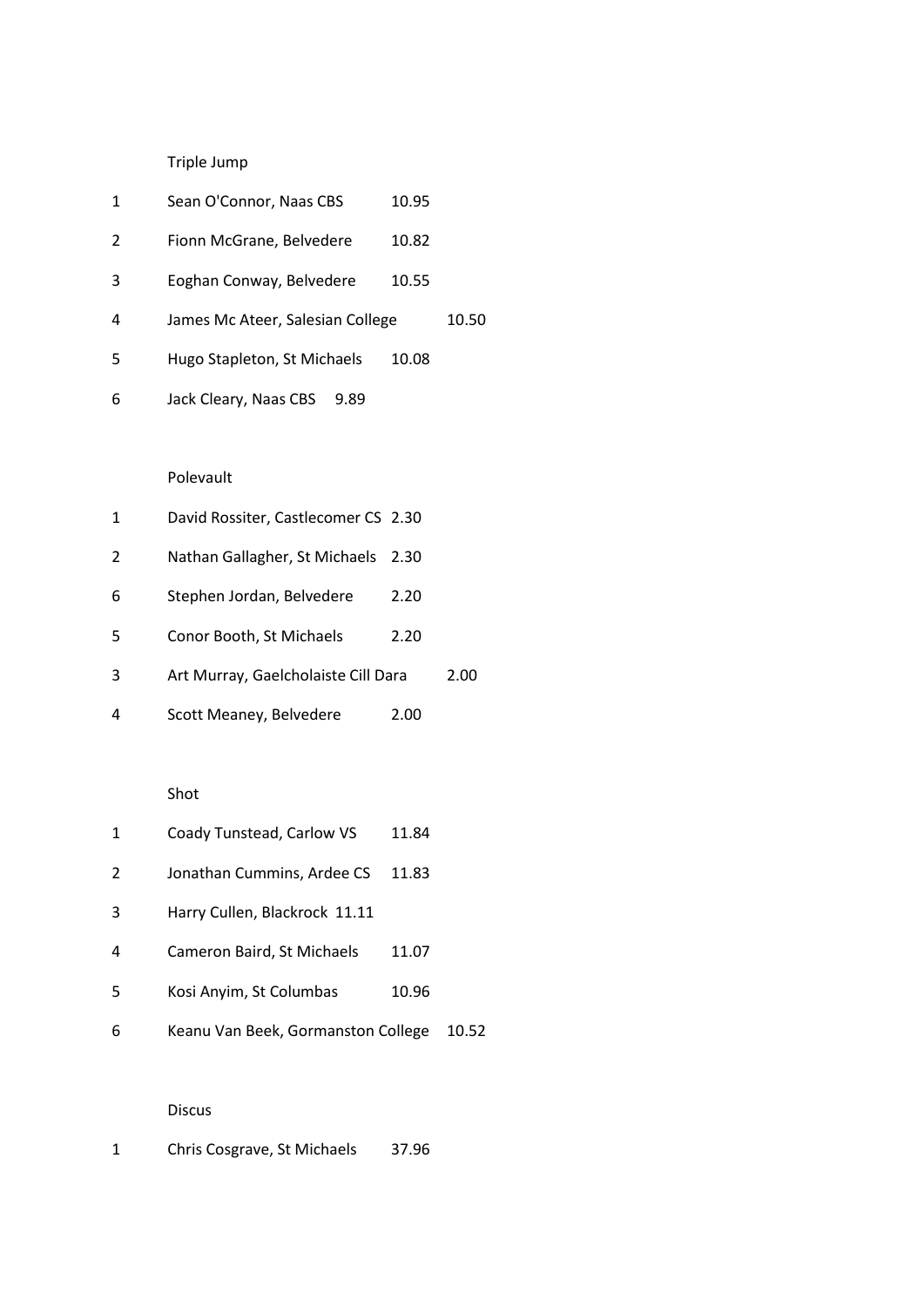- Chris Reynolds, Kilkenny College34.48
- Harry Cullen, Blackrock 33.71
- Keanu Van Beek, Gormanston College 33.10
- Stephen Walsh, Kings Hospital 30.14
- Oran Murphy, Belvedere 28.23

#### Javelin

| 1 | Charlie O'Neill, Clongowes                 | 37.26 |       |
|---|--------------------------------------------|-------|-------|
| 2 | Martin Healy, CUS<br>36.39                 |       |       |
| 3 | Tiernan Shine, Gael Cholaiste Cheatharlach |       | 36.15 |
| 4 | Steven Walshe, Kings Hospital              | 33.42 |       |
| 5 | James Collier, Kings Hospital              | 32.38 |       |
| 6 | Cameron Baird, St Michaels                 | 31.81 |       |

#### Hammer

- Robert Keogh, St Mary's Edenderry 45.72
- Hugh Flood, Belvedere 39.97
- Sean Maher, St Davids 37.24
- Coady Tunstead, Carlow VS 33.55
- 5 Leo Anderson, Athboy CS 30.54
- Jack Boyle, St Michaels 29.38

U16 BOYS Time/Dist/HT

200m

- Aidan Darcy, Terenure 21.50 Rec
- 2 Sean Elliott, BCS 21.96
- Moyo Mobolaji, Kings Hospital 22.52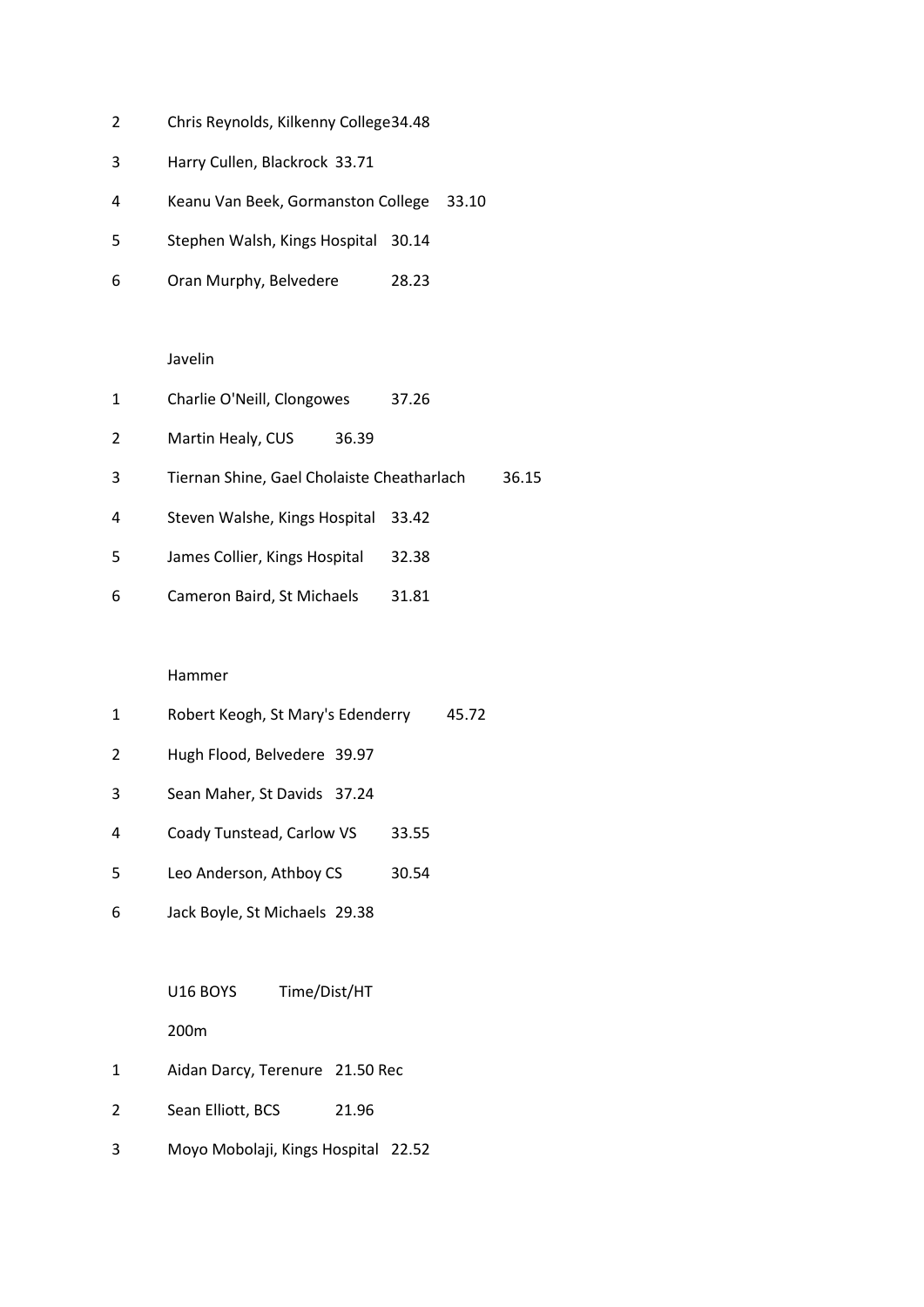- Kevin Byrne, St Fintan's Sutton 22.60
- Fintan Howard, Knockbeg 23.33
- Alex Chiriade, St Aidans

## Mile

| 1 | Adam Fitzpatrick, St Kieran's College |         | 4.37.67 |
|---|---------------------------------------|---------|---------|
| 2 | Jack Moran, Col Mhuire 4.39.16        |         |         |
| 3 | Craig Giles, Portmarnock CS           | 4.44.01 |         |
| 4 | Shay McEvoy, St Kieran's College      |         | 4.45.27 |
| 5 | David Ward, Pres Carlow               | 4.46.78 |         |
| 6 | Fathi Eden, Sygne Street              | 4.50.27 |         |

4 x 300m Relay

- Gonzaga 2.42.85
- Newbridge College 2.44.29
- Colaiste Eoin 2.44.52
- Terenure 2.46.08
- St Aidan'S CBS 2.48.09
- Castlecomer CS 2.50.75

## Long Jump

- Imran Jio, Kings Hospital 5.64
- Jacob English, CBS Enniscorthy 5.48
- Taylor Creighton, LCC 5.01
- Peter Coscoran, Gormanston 5.01
- Jessy Orogun, St Columbas 4.90
- Cengizhan Caliskan, Col Choilm 4.81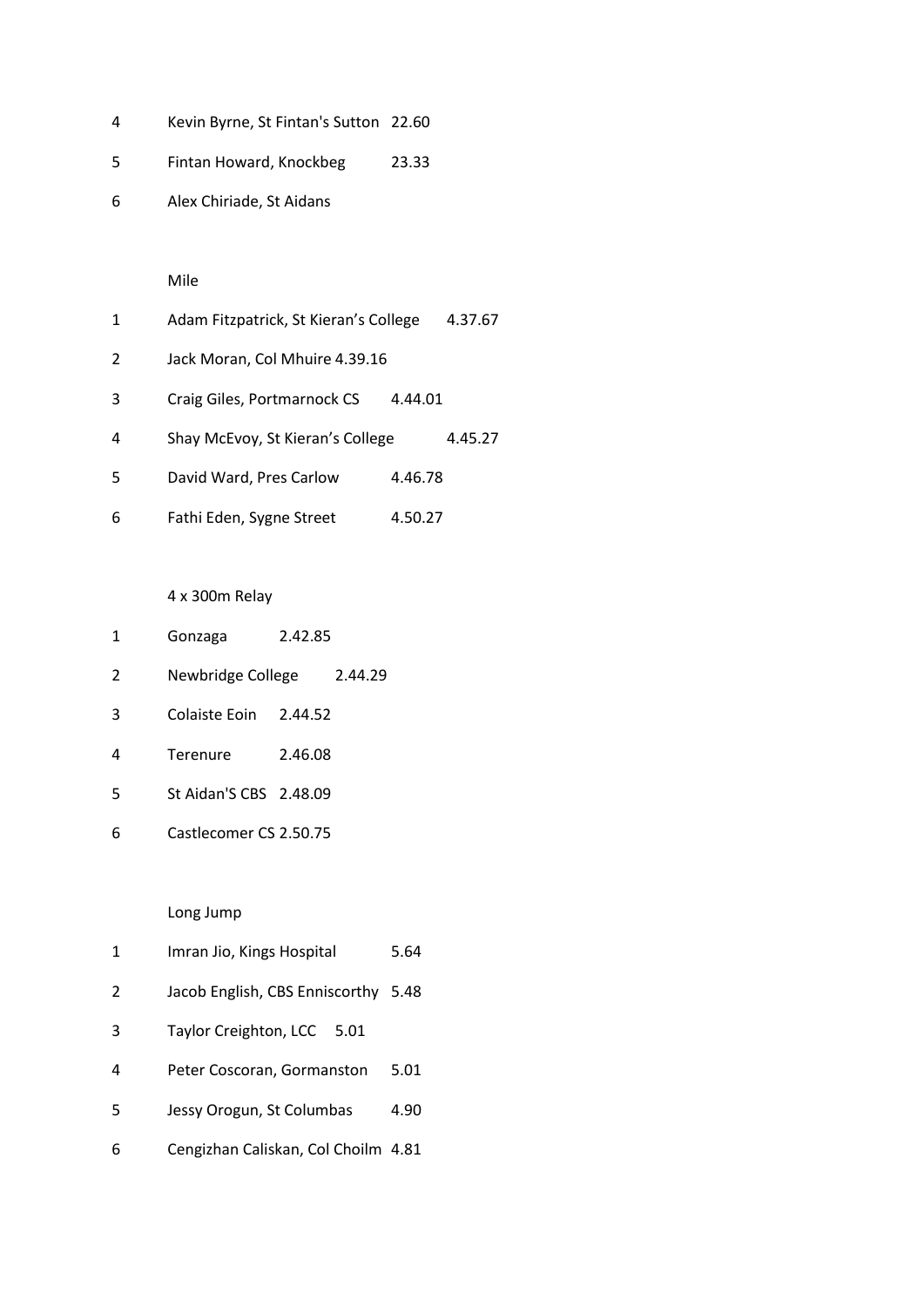Shot

| 1 | Krystian Pawlowski, St Kieran's College 14.64 |       |       |
|---|-----------------------------------------------|-------|-------|
| 2 | Juan Siljestron, Clongowes                    | 12.00 |       |
| 3 | Mateusz Galinski, Belvedere                   | 11.40 |       |
| 4 | Sean Fitzgerald, Beneavin                     | 10.43 |       |
| 5 | Max Mellett, Castleknock                      | 10.36 |       |
| 6 | Luke Dunne, St Michaels                       | 10.06 |       |
|   | <b>INTER BOYS</b><br>Time/Dist/HT             |       |       |
|   | 100m Hurdles                                  |       |       |
| 1 | Alex Clerkin, Castleknock CC                  | 13.53 |       |
| 2 | Ayomide Oke, Pres Carlow                      | 13.74 |       |
| 3 | Jack Rudden Kelly, Castleknock CC             |       | 14.52 |
| 4 | Louis Lalor, St Gerards 14.67                 |       |       |
| 5 | Sam O'Neill, CBS Wexford                      | 15.10 |       |
| 6 | Tadhg Ryan, Scoil Chonglais                   | 16.65 |       |
|   |                                               |       |       |

1,500m S/chase

| 1 | Ruarcan O'Gibne, Col Lú Dundalk        |         | 4.38.45 |
|---|----------------------------------------|---------|---------|
| 2 | Christopher Whittle, Colaiste Iosagain |         | 4.39.74 |
| 3 | Dean Holmes, Tullow CS                 | 4.52.51 |         |
| 4 | Brian Maguire, St Benildus             | 5.00.26 |         |
| 5 | Jarlath Jordan, Dunshaughlin CC5.03.85 |         |         |
| 6 | James Kearney, St Kieran's College     |         | 5.04.41 |
|   | <b>SENIOR BOYS</b><br>Time/Dist/HT     |         |         |
|   | 110m Hurdles                           |         |         |
| 1 | Peter O'Connor, CBS Enniscorthy        |         | 16.19   |